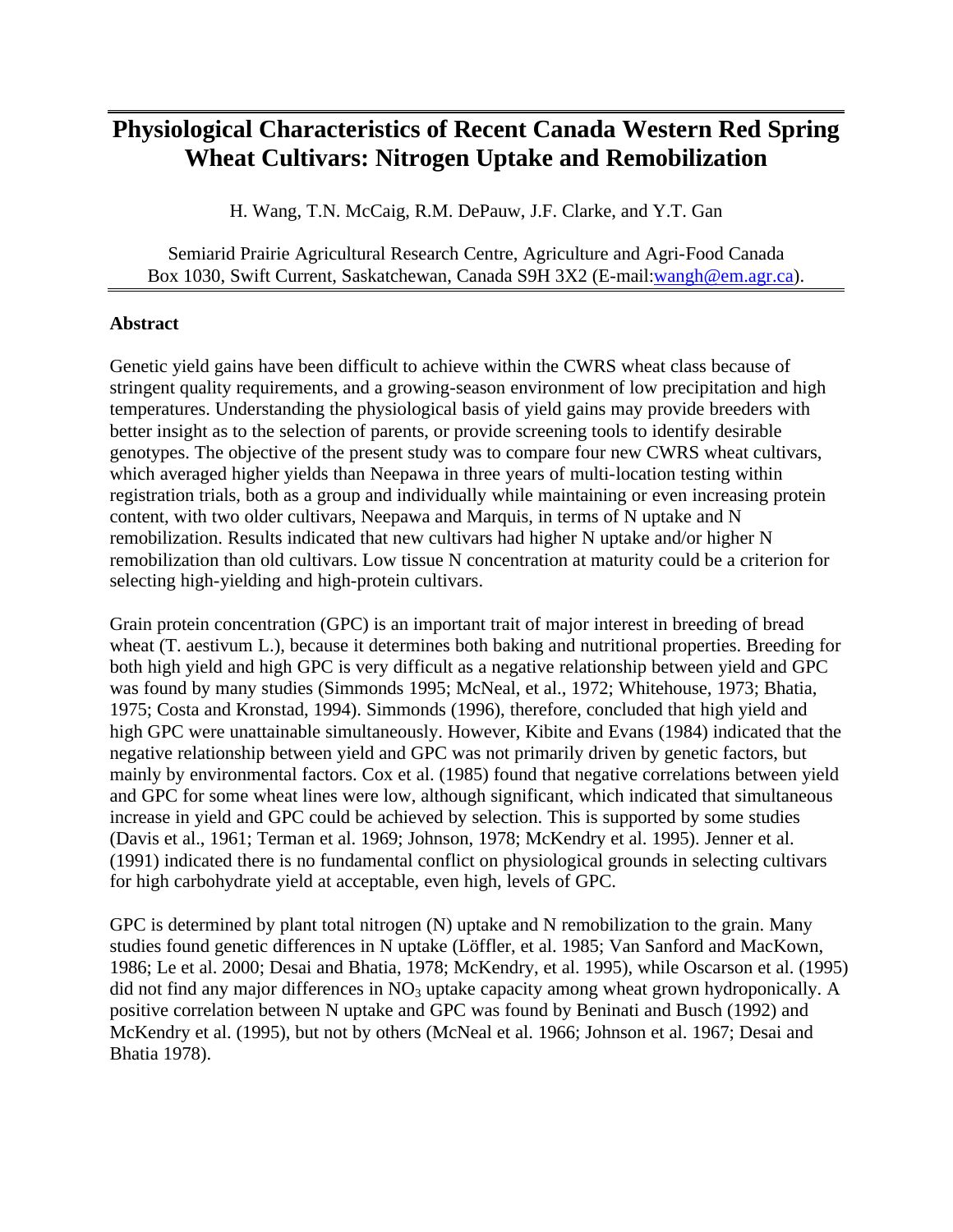Cultivar difference in N remobilization was also found by some authors (Seth et al. 1960; Johnson et al. 1968; Van Sanford and MacKown, 1987). However, the relationship between plant N metabolism and GPC was not clear. Some reported that N partitioning was associated with GPC (Johnson et al. 1968; Cox et al. 1986; McKendry et al. 1995), but others (McNeal et al. 1972; Woodruff 1972; Van Sanford and MacKown 1987; May et al. 1991) did not support this. Nitrogen harvest index was (grain N at maturity/maximum N uptake, %) used as a selection criterion by some authors (Desai and Bhatia 1978; Cregan and Berkum 1984; Löffler et al. 1985; Jenner et al. 1991; McKendry et al. 1995). Borghi et al. (1987) suggested that both higher biomass yield and efficiency of N remobilization are important traits to overcome the negative relationship between grain yield and GPC.

Some studies suggested to use tissue N (Rostami and Giriaei 1998; Rostami and O'Brien 1996; Sylvester-Bradley 1990) or tissue protein concentrations (Noaman and Taylor 1990; Noaman et al. 1990) as selection criteria for increasing GPC because they were positively correlated with GPC. However, Jenner et al. (1991) indicated that from a physiological point of view, there is little logic in using grain protein percentage as a selection criterion. Delzer et al. (1995) also pointed that selection for grain protein only is questionable because the higher GPC is often associated with lower grain yield.

Although there are not short of studies on N mechanisms, there are lack of consistencies in the results. Clarke et al. (1990) indicated that unless greater variation in N utilization parameters among cultivars can be demonstrated, there seems to be little justification for selection for parameters other than grain yield and protein concentration.

Some recently developed bread wheat cultivars in western Canada have significantly increased yields, while maintaining or increasing percent protein content, relative to earlier cultivars (Wang et al. 2002). These cultivars can be used to study the physiological basis for these genetic improvements in N utilization. A better understanding of these improvements may allow breeders to design more efficient screening methods to develop future high yield and high GPC cultivars. This information may also assist agronomists and producers design soil and crop management practices that will permit full expression of these improved traits.

The objective of this study was to estimate the characteristics of these new cultivars in N utilization in comparison with older cultivars and to identify potential criteria for selection of high yield and high GPC cultivars in the western Canadian semiarid prairie.

# **MATERIALS AND METHODS**

Details of this experiment have been reported by Wang et al. (2002). Two old and four new highquality CWRS cultivars (T. aestivum L.) were used in this study. Old cultivars were Marquis and Neepawa. Marquis was obtained from the cross Hard Red Calcutta  $\times$  Red Fife in 1892 and was the first successful widely grown bread wheat cultivar in western Canada (Morrison 1960). Neepawa was registered in 1969 (Campbell 1970) and had 17% higher mean yield than Marquis over five locations in Brown and Dark Brown soil zones over 22 yr (1965-1986) in the WBWC test (*P* < 0.001) (McCaig and DePauw 1995). New cultivars were AC Barrie (McCaig et al. 1996), AC Cadillac (DePauw et al. 1998), AC Elsa (Clarke et al. 1997), and AC Intrepid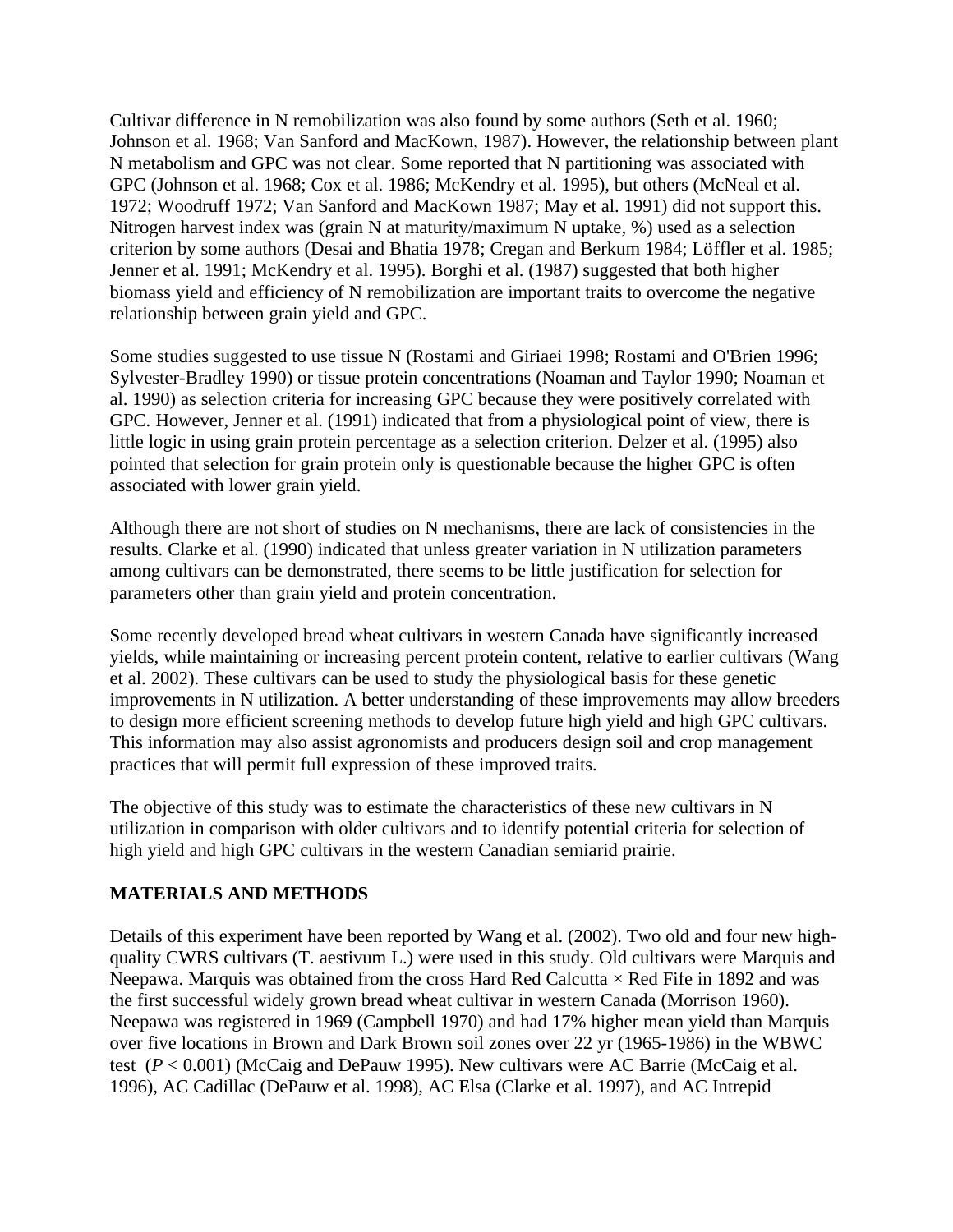(DePauw et al. 1999), which were developed at the Semiarid Prairie Agricultural Research Centre (SPARC), Swift Current, and registered over the period 1994 –1997. All new cultivars had 6- 10% higher mean yield than Neepawa over three years and at approximately 10 locations in the WBWC test (*P* < 0.05, Wang et al. 2002).

A field test was conducted on a Swinton loam soil (Orthic Brown Chernozem) near Swift Current, SK, from 1998 to 2000, in a randomized complete block design with four replications. Trials were grown on summerfallow. Each plot was 16 rows, 3 m long, 0.23 m apart, with four rows of winter wheat were seeded between plots (not in 1999). Mono-ammonium phosphate and ammonium sulphate were broadcasted each year before seeding with targets of 112 kg ha<sup>-1</sup> available N and 67 kg ha<sup>-1</sup> available P based on soil tests at the end of October in each year prior to spring seeding. The seeding rate was 250 seeds per square metre which was adjusted according to a germination test done prior to seeding. Seeding dates were April 28, 1998, May 26, 1999, and May 9, 2000. There were no irrigations except that 48 mm of water was sprinkled on July 16, 1998. Neutron tubes were installed within 1d after seeding for each plot. Soil moisture was measured once a week during the growing season to a depth of 120 cm (0-10 and 10-20 cm by gravimetric method and 20-35, 35-55, 55-75, 75-95, and 95-120 cm by neutron probe method). Daily maximum and minimum air temperature and precipitation were recorded for the growing season (1 May 1 to 31 July, Campbell et al. 1988) at a weather site located 100 to 200 m from the test.

Phenological development was recorded for each plot every 2-3 d using the Zadoks-Chang-Konzak scale (GS) ( Zadoks et al. 1974). For growth analyses, all plants from a random 50-cm row from each plot were sampled at the following growth stages for above-ground biomass: at five main stem leaves (GS 15), flag-leaf ligule visible (GS 39), anthesis complete (GS 69), and physiological maturity (GS 89). In 1999 samples were also taken at soft dough (GS 85). Plants were separated into leaf and stem + sheaths at five main stem leaves; flag, penultimate and lower leaves and stem + sheaths at flag-leaf ligule visible; flag, penultimate and lower leaves, peduncle, stem + sheaths, rachis, glumes and kernel at anthesis complete and physiological maturity. Samples were oven dried at 60  $^{\circ}$ C for a minimum of 72 h before weighing. The vegetative components were weighed and ground through a 2-mm screen with a Wiley mill. Grain samples were ground through a Udy Cyclone Sample Mill (Udy Corp., Fort Collins, CO), fitted with a 0.5-mm screen. Kjeldahl N (Williams 1984) and total P using the indophenol procedure (Varley 1966) were determined. Grain yields were determined by harvesting plots (8 central rows in 1999) with a plot combine. GPC (13.5% moisture basis) was determined by near-infrared spectroscopy calibrated with samples from the Grain Research Laboratory (Winnipeg, MB).

# **Statistical analysis**

First, all dependent variables were analyzed with the PROC MIXED procedure of SAS (SAS Institute Inc. 1996) with the REML option for each year with cultivars fixed and replications random. Bartlett's test for homogeneity of errors (Steel et al. 1997) was then performed over years on each variable and a three-years combined analysis was conducted with cultivars fixed and replications, years and cultivar  $\times$  year interaction random. If the errors were heterogeneous, a REPEATED statement was used to specify a GROUP effect of years. Likelihood ratio  $c^2$  test was used to determine the significance of year difference. A test for the cultivar  $\times$  year crossover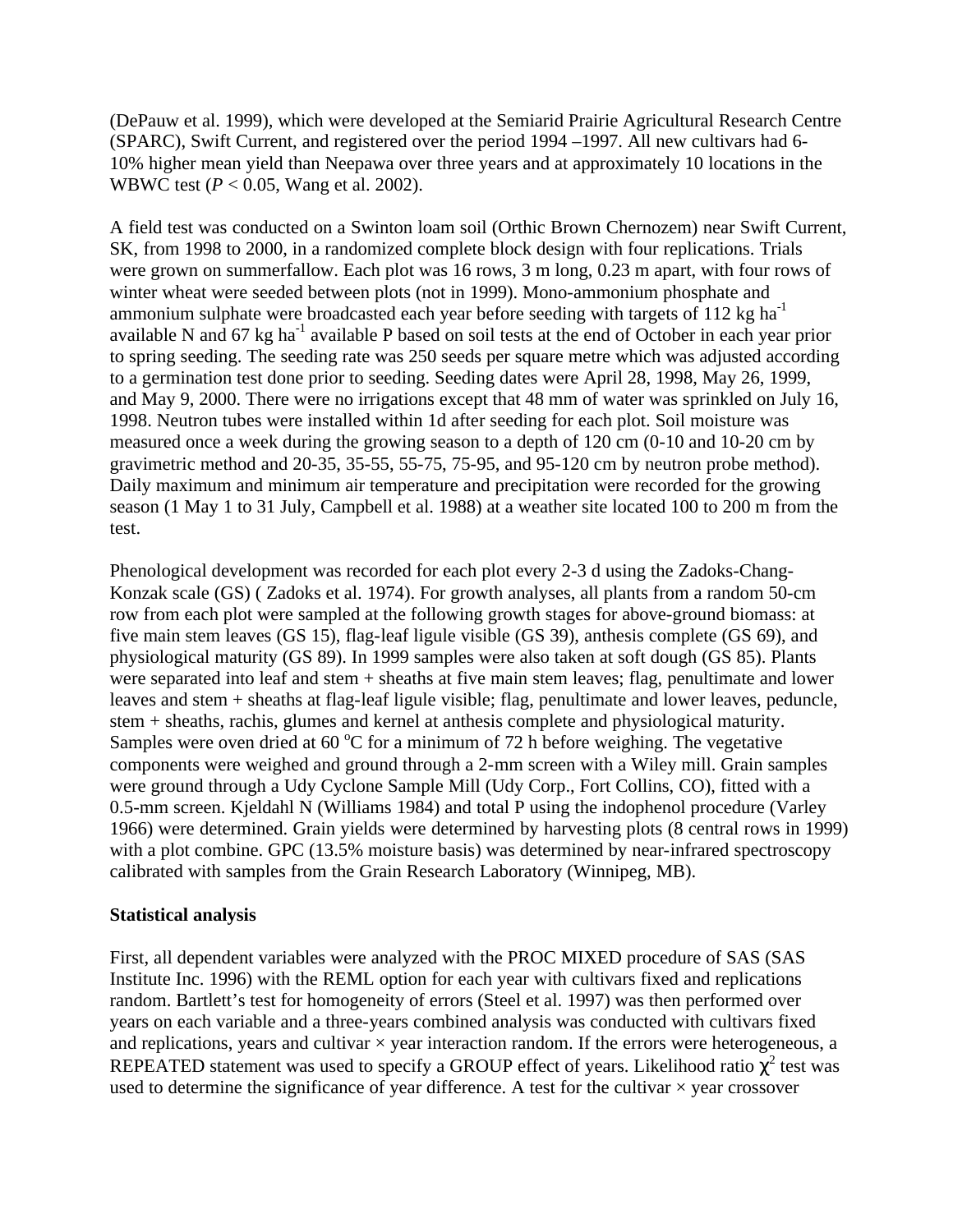interaction (Azzalini & Cox 1984), as described by Baker (1988), was conducted with  $\alpha = 0.158$ for calculating the critical *t*-value (Cornelius et al. 1992). Means comparisons among cultivars were done by Fisher's protected least significant differences (LSD) based on Student's *t*  distribution. Single df contrasts were used to compare variable difference between the new group of four cultivars and Neepawa or Marquis using the ESTIMATE statement in the PROC MIXED procedure. An error term of cultivar  $\times$  year was used for both LSD and contrast comparisons. Pearson's correlation was performed between variables. 'Significance' in the text refers to *P* < 0.05, if the *P* value is not given.

# **RESULTS AND DISCUSSION**

For the three years of this study the mean growing-season (May-July) daily temperature was 14.6 <sup>o</sup>C, slightly below the long-term average (1900-2000) of 15.0 <sup>o</sup>C, and higher than the average of 14.3  $\degree$ C for the period when the new cultivars were evaluated in the WBWC test (1991-1996). The mean precipitation during growing-season was 233 mm, which was higher than the average of 196 mm during 1991-1996, and the long-term average of 168 mm. The soil water content was high in the early growing season each year (Fig. 1). It started to reduce remarkably about boot stage. At or shortly after anthesis complete, the soil moisture was less than 50% of maximum plant extractable soil water at 1.2 m depth (220 mm) and continually to delete until maturity and reached lower limits. Obviously, crops experienced water stress during grain filling in each year.

Over three years, new cultivars had 34% and 6% higher yield than Marquis (*P* < 0.001) and Neepawa ( $P = 0.10$ ), respectively, while no cultivar difference was found for GPC (Table 2). Consequently, new cultivars had 34% and 7% higher protein yield than Marquis (*P* < 0.001) and Neepawa ( $P = 0.07$ ), respectively.

# **N uptake and remobilization**

Above-ground plant attained maximum N uptake at maturity in 1998 and 2000, but at soft dough in 1999. Boatwright and Haas (1961) and Bashir et al. (1997) found that maximum N accumulation was attained at dough stage. The cultivar difference was significant (Table 2). AC Barrie had 13.8% and AC Elsa had 11.9% higher N uptake than Marquis and AC Intrepid (*P* < 0.05), while Neepawa did not differ from new cultivars. The cultivar difference in the proportion of post-anthesis to total N uptake was not significant (data not shown). On the average, only about 10% of total plant N was accumulated after anthesis. On the contrary, McKendry et al. (1995) found two high-yield, high-protein genotypes accumulated significantly higher proportion of their total N after anthesis (43-45%) than other cultivars (21-36%). Austin et al. (1977) and Van Sanford and MacKown (1987) found that the duration of N uptake was related with protein concentration, but Cox et al. (1985) found it was only critical for protein yield. It is widely reported that a smaller proportion of plant N was assimilated post-anthesis under dry conditions compared to that under wet conditions (McNeal et al. 1968; Campbell et al. 1977; McMullan et al. 1988). As the moisture condition of this experiment was well-above the long-term average, it seems that the enhancement of post-anthesis N uptake would be difficult under dryland condition in this region.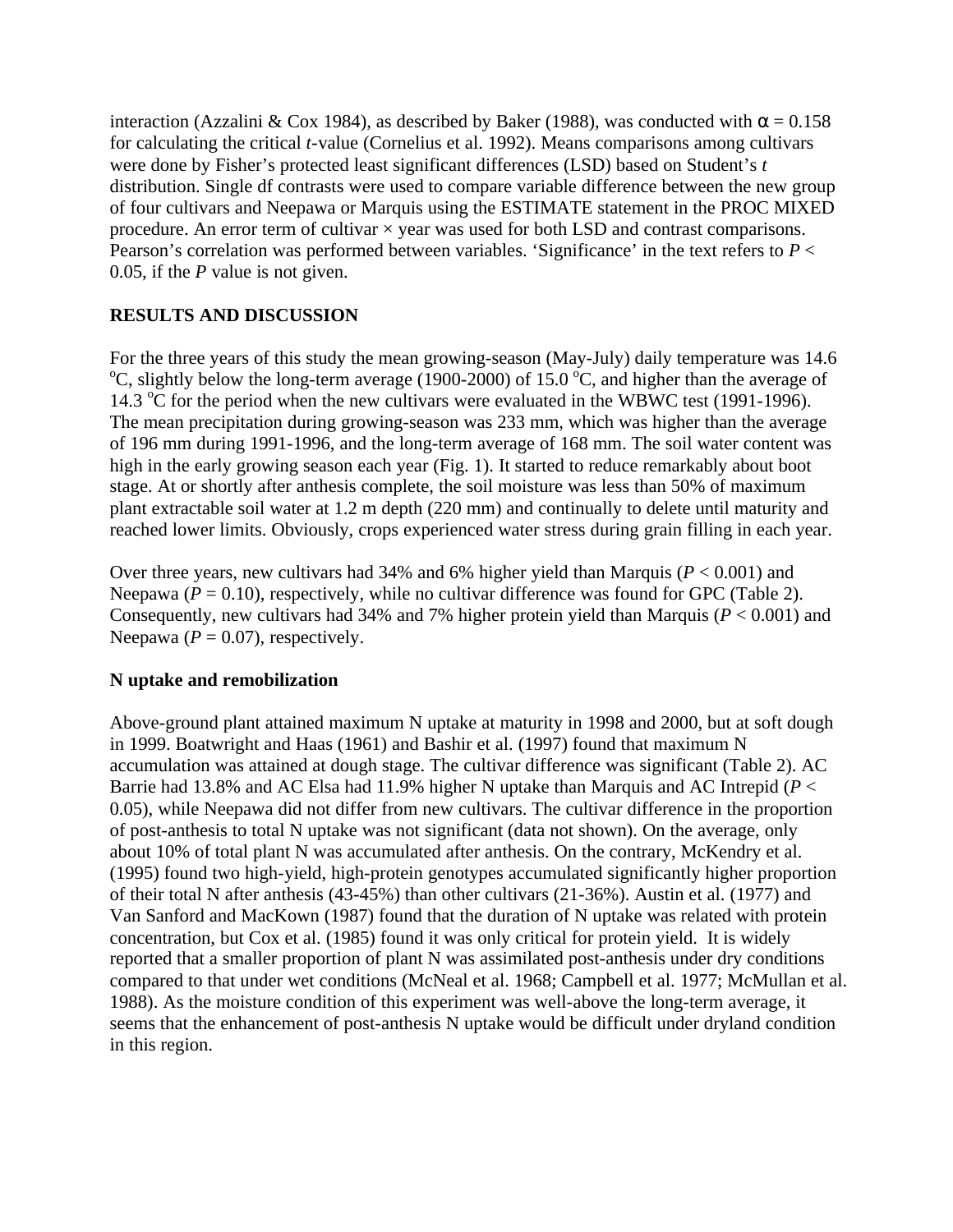N harvest index (grain N at maturity/maximum N uptake, %) differed significantly among cultivars ( $P < 0.001$ , Table 2). As a group, new cultivars were higher than both Marquis ( $P <$ 0.001) and Neepawa ( $P < 0.05$ ). AC Intrepid, which had a relatively low N uptake, had the highest N harvest index. Löffler and Busch (1982) indicated that selection for N harvest index was an effective way to improve yield and GPC. Clarke et al. (1990) suggested that N harvest index may be useful for selecting parents for breeding high-yield and high GPC cultivars.

Above-ground vegetative (non-grain) N reached the maximum at anthesis complete and no cultivar difference was found (data not shown). On the average, the maximum vegetative N was 15.1 g m<sup>-2</sup>. At physiological maturity, vegetative N was left only about one-third of the maximum accumulation. All cultivars had a similar vegetative N  $(4.1 \text{ g m}^2)$ , except Marquis which had significantly ( $P < 0.001$ ) higher N left at maturity (5.9 g m<sup>-2</sup>). We assume the loss of N (maximum vegetative N - vegetative N at maturity) is remobilized N although it also can be due to dead leaves falling from the plant, to volatilization (Wetselaar and Farquhar 1980; Parton et al. 1988) and to sampling error. All cultivars had significantly higher remobilized N than Marquis (*P* < 0.001), which only had 9.0 g m<sup>-2</sup>, while AC Elsa (11.8 g m<sup>-2</sup>) and AC Barrie (11.6 g m<sup>-2</sup>) were significantly higher than Neepawa (10.6 g m<sup>-2</sup>). All cultivars had significantly higher N remobilization efficiency (remobilized N/maximum vegetative N, %) than Marquis ( $P < 0.001$ ), while new cultivars, as a group, were higher than Neepawa at the level of  $P = 0.10$  (Table 2). In contrast with N remobilization efficiency, dry matter remobilization efficiency was low and cultivar difference was not significant (Table 2). Marquis was only slightly lower than other cultivars ( $P = 0.06$ ). Clarke et al. (1990) indicated that N uptake, harvest index and translocation were strongly associated with dry matter production and partitioning. Correlation analysis showed that maximum N uptake and dry matter was significantly correlated  $(r = 0.90, P = 0.01, n$  $= 6$ ). It seems that the characteristic of high N uptake could be simply achieved by breeding high biomass cultivars. Although, N harvest index was also correlated with harvest index (*r* = 0.89, *P*  $= 0.02$ ,  $n = 6$ ), N remobilization efficiency was not significantly correlated with dry matter remobilization efficiency ( $r = 0.75$ ,  $P = 0.08$ ,  $n = 6$ ). Jenner et al. (1991) indicated the rate and duration of both starch and protein deposition in the endosperm of wheat are essentially independent events, controlled and influenced by different factors. High (carbohydrate) yield and high protein yield should be selected as independent traits.

Table 2 showed that both Marquis ( $P < 0.001$ ) and Neepawa ( $P < 0.05$ ) had significantly higher vegetative N concentration at maturity than new cultivars. From this standpoint, old cultivars were inefficient at remobilizing N. A possible reason for the genetic difference in N remobilization efficiency is that they differ in the rate of protein synthesis (Seth et al. 1960). Cregan and Berkum (1984) suggested that the affinity of the developing seed for N could be an important factor to achieve maximum N movement from vegetation to seed. Another possibility is that the poor N remobilization is related to the smaller sink size (small kernel size and less kernels per spike) in old cultivars compared to new cultivars (Wang et al. 2002). Peña (1996) indicated that head size and grain size maybe associated with the capacity of the grain sink (size) to assimilate differential amounts of translocated N.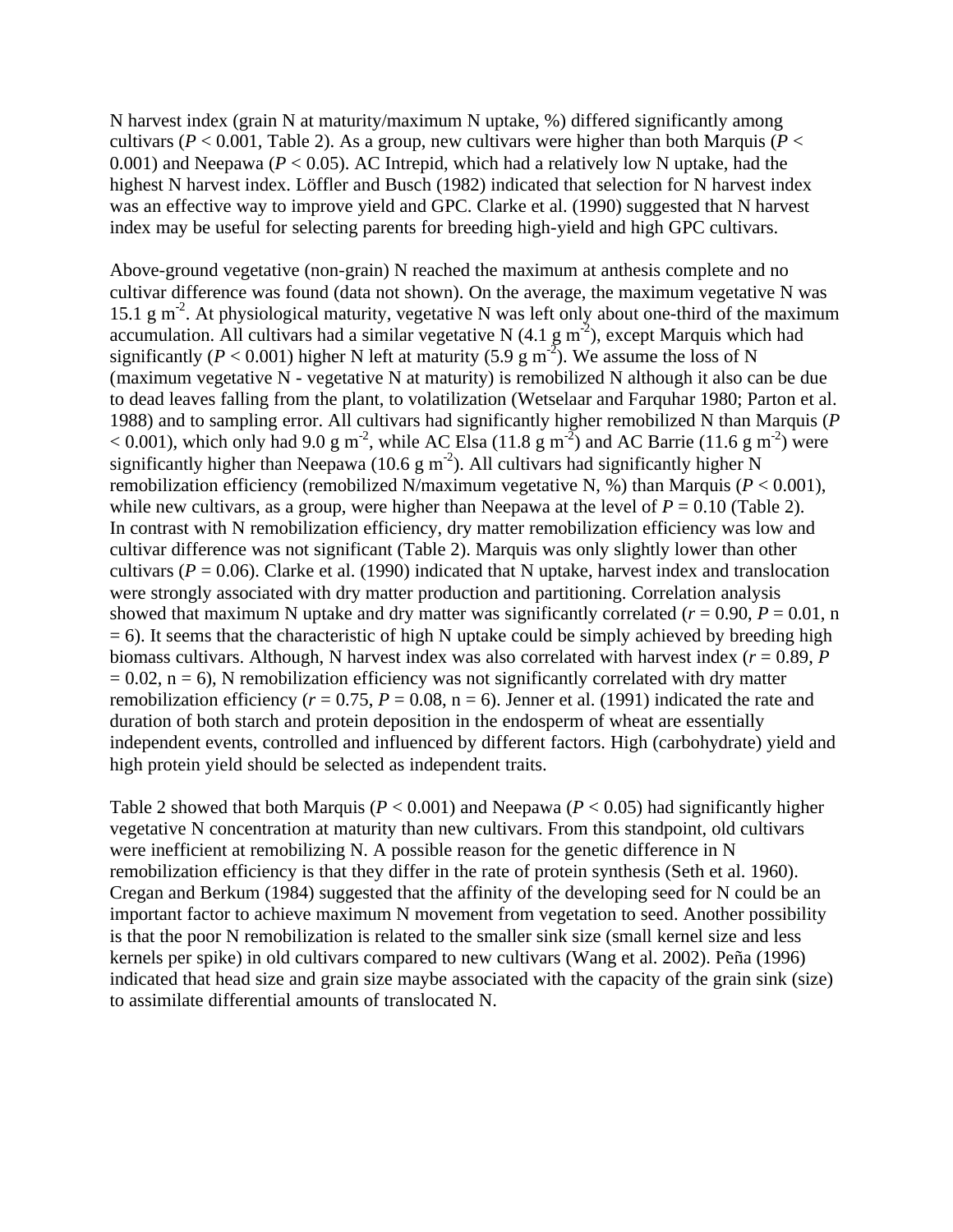## **N remobilization in different plant parts**

In flag leaf, N accumulation reached a maximum at anthesis complete. There was no cultivar difference in remobilized N, which averaged 2.2  $\text{g m}^2$  (Table 3). New cultivars had significantly higher N remobilization efficiency than Marquis, but not than Neepawa. Both old cultivars had significantly higher N concentration than new cultivars at maturity  $(P < 0.001)$ .

Penultimate leaf accumulated the maximum N content at flag ligule visible in 1999 and 2000, but at anthesis complete in 1998. The average N remobilization was slightly lower than flag leaf (1.8  $g$  m<sup>-2</sup>) (Table 3). Contrast comparison showed that Marquis was lower than ner cultivars at the level of  $(P = 0.05)$ . Penultimate leaf had lower N remobilization efficiency. Both old cultivars had significantly lower N remobilization efficiency ( $P < 0.05$ ) and higher ( $P < 0.01$ ) N concentration at maturity than new cultivars.

Lower leaves accumulated the maximum N content at flag leaf ligule visible. The average N remobilization was 2.6 g m<sup>-2</sup> and cultivar difference was not significant (Table 3). The average N remobilization for new cultivars was 87.8, which was significantly higher than Marquis ( $P <$ 0.01). Again, both old cultivars had significantly  $(P < 0.01)$  higher N concentration at maturity than new cultivars indicating that old cultivars had poorer N remobilization even in lower leaves.

Peduncle attained the maximum N accumulation at anthesis complete. The average N remobilization and remobilization efficiency for new cultivars were 2.3  $\text{g m}^2$  and 68.7%, respectively which were significantly  $(P < 0.001)$  higher than Marquis (Table 4). Both Marquis  $(P < 0.001)$  and Neepawa ( $P < 0.05$ ) had significantly higher N concentration at maturity than new cultivars.

Stem + sheaths attained maximum N accumulation also at anthesis complete. New cultivars had significantly higher N remobilization efficiency than both Marquis and Neepawa, but the difference in N concentration at maturity between Neepawa and new cultivars was not significant (Table 4).

Both glumes and rachis accumulated the maximum N content at anthesis complete and results were very similar (Table 5). Marquis had significantly lower N remobilization, N remobilization efficiency and higher N concentrations at maturity than new cultivars. No difference was found between Neepawa and new cultivars in any traits.

Results showed that stem + sheaths remobilized highest N among different plant parts. Flag, penultimate, total lower leaves and peduncle were similar, followed by glumes, and rachis had the lowest. Nitrogen partitioning was reported from different plant parts, such as leaves (Gregory et al. 1981; Van Sanford and MacKown 1987), stem (Simpson et al. 1983), glumes (Jenner et al. 1991), rachis (Berecz et al. 1997; Halloran and Lee 1979; Simpson et al. 1983; Waters et al. 1980) and roots (Dalling et al. 1976). Berecz et al. (1997) indicated that flag leaf and uppermost internode has the greatest relative N depletions compared to glumes, rachis and flag leaf sheaths. Waters et al. (1980) found that flag leaf was a major contributor to the grain N. Van Sanford and MacKown (1987) reported that 10 to 19% and 10 to 26% of the N accumulated by the developing spikes were remobilized from flag leaves and peduncle, respectively. However, Jenner et al.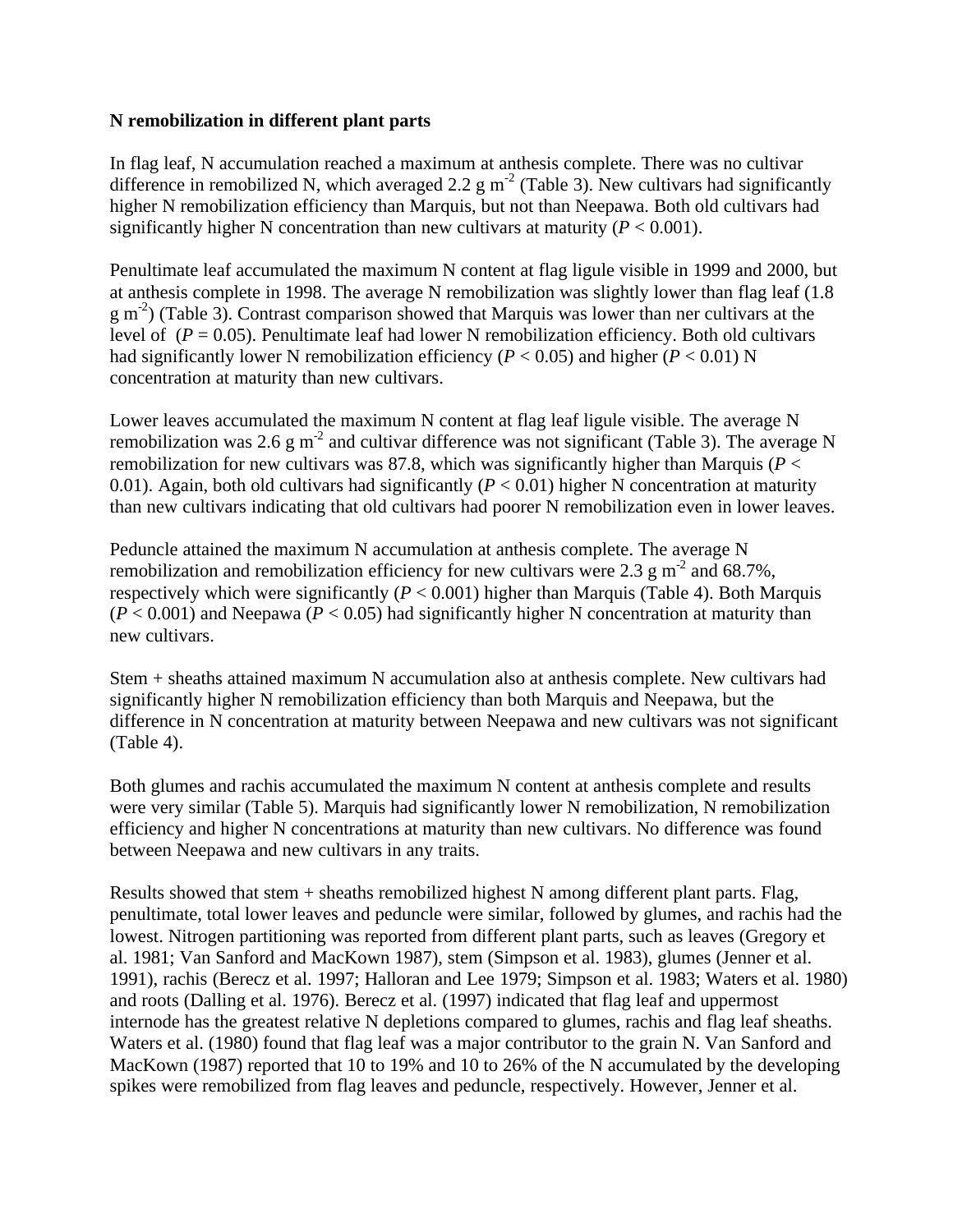(1991) indicated that glumes may contribute 15% to the grain but, more importantly, they act as a temporary depository for N early in grain filling, and as a site for transfer of N from xylem to phloem. In order to improve N translocation efficiency, Peña (1996) suggested to breed culivars with improved glumes photosynthetic capacity (accumulate and translocate N to grain).

New cultivars significantly increased N remobilization efficiency from every part of the plant compared to Marquis. Although new cultivars had higher overall N remobilization efficiency over Neepawa ( $P = 0.10$ ) (Table 2), it did not appear on any plant parts except penultimate leaf and stem + sheaths (Table 3). The chemical analysis of tissue N concentration at maturity should be a better indicator on genetic difference in N remobilization efficiency based on per dry weight unit because plant parts are often lost during growth season, especially for leaves. As Neepawa had significantly higher N concentration than new cultivars in flag and penultimate leaves (Table 3) and peduncle (Table 4), new cultivars seems increased N remobilization over Neepawa through these plant parts.

In conclusion, new high-yield, high-protein cultivars improved N utilization mainly by increasing N remobilization. Some new cultivars also increased total N uptake. To achieve high N uptake, breeders could simply select lines with high biomass. To obtain high N remobilization, selections traits could be N remobilization efficiency from different plant parts, especially higher parts, such as flag leaf, peduncle and chaff, and be larger reproductive sink size (kernel number per head and kernel weight). Tissue N concentration at maturity could be an indicator on genetic difference in N remobilization efficiency based on per unit dry weight.

## **References**

- Austin, R. B., Ford, M. A., Edrich, J. A. and Blackwell, R. D. 1977. The nitrogen economy of wheat. J. Agric. Sci. Camb. 88: 159-167.
- Azzalini, A. and Cox, D.R. 1984. Two new tests associated with analysis of variance. J. R. Statist. Soc. B. 46: 335-343.
- Baker, R.J. 1988. Tests for crossover genotype-environmental interaction. Can. J. Plant Sci. 68: 405-410.
- Bashir, R., Norman, R.J., Bacon, R.K. and Wells, B.R. 1997. Accumulation and redistribution of fertilizer nitrogen-15 in soft red winter wheat. Soil Sci. Soc. Am. J. 61: 1407-1412.
- Beninati, N. F. and Busch, R. H. 1992. Grain protein inheritance and nitrogen uptake and redistribution in a spring wheat cross. Crop Sci. 32: 1471-1475.
- Berecz, K., Debreczeni, K. and Presing, M. 1997. Incorporation of N-15-labeled fertilizer nitrogen into upper vegetative plant in wheat and its mobilization during grain development. Plant Physiol. Biochem. 35: 49-54.
- Bhatia, C. R. 1975. Criteria for early generation selection in wheat breeding programmes for improving protein productivity. Euphytica 24: 789-794.
- Boatwright, G.O. and Haas, J.J. 1961. Development and composition of spring wheat as influenced by nitrogen and phosphorus fertilization. Agon. J. 53: 33-36.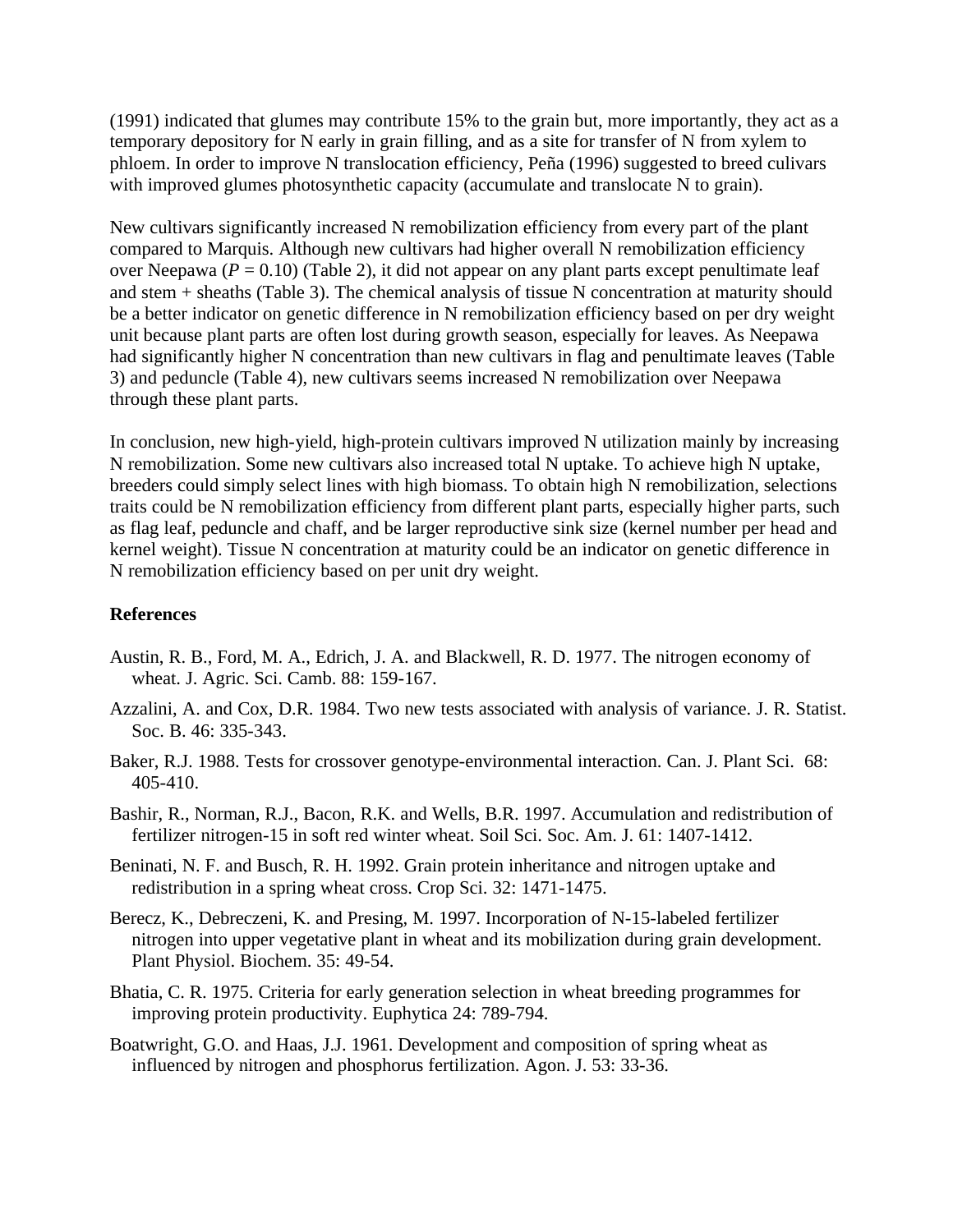- Borghi, B., Cattaneo, M., Corbellini, M. and Perenzin, M. 1987. An attempt to define a new plant ideotype of bread wheat for Mediterranean conditions based on physiological studies. Drought tolerance in winter cereals : proceedings of an international workshop, 27-31 October 1985, Capri, Italy. pp. 123-131.
- Campbell, A.B. 1970. Neepawa hard red spring wheat. Can. J. Plant Sci. 50: 752-753.
- Campbell, C.A., Zentner, R.P. and Johnson, P.J. 1988. Effect of crop rotation and fertilization on the quantitative relationship between spring wheat yield and moisture use in southwestern Saskatchewan (Canada). Can. J. Soil Sci. 68: 1-16.
- Clarke, J.M., Campbell, C.A., Cutforth, H.W., DePauw, R.M. and Winkleman, G.E. 1990. Nitrogen and phosphorus uptake, translocation, and utilization efficiency of wheat in relation to environment and cultivar yield and protein levels. Can. J. Plant Sci. 70: 965-977.
- Clarke, J.M., DePauw, R.M., McCaig, T.N., Fernandez, M.R., Knox, R.E. and McLeod, J.G. 1997. AC Elsa hard red spring wheat. Can. J. Plant Sci. 77: 661-663.
- Cornelius, P.L., Seyedsadr, M. and Crossa, J. 1992. Using the shifted multiplicative model to search for "separability" in crop genotype trials. Theor. Appl. Genet. 84: 161-172.
- Costa, J. M. and Kronstad, W. E. 1994. Association of grain protein concentration and selected traits in hard red winter wheat populations in the pacific northwest. Crop Sci. 34: 1234-1239.
- Cox, M.C., Qualset, C.O., and Rains, D.W., 1985. Genetic variation for nitrogen assimilation and translocation in wheat. II. Nitrogen assimilation in relation to grain yield and protein. Crop Sci. 25: 435-440.
- Cox, M.C., Qualset, C.O., and Rains, D.W. 1986. Genetic variation for nitrogen assimilation and translocation in wheat. III. Nitrogen translocation in relation to grain yield and protein. Crop Sci. 26: 737-740.
- Cregan, P.B., and Berkum, P.V., 1984. Genetics of nitrogen metabolism and physiological/biochemical selection for increased grain crop proctivity. Theor. Appl. Genet. 67; 97-111.
- Dalling, M. J., Boland, G., and Wilson, J. H. 1976. Relation between acid proteinase activity and redistribution of nitrogen during grain development in wheat. Aust. J. Plant Physiol. 3: 721- 730.
- Davis, W.H., G.K. Middleton, and T.T. Herbert. 1961. Inheritance of protein, texture, and yield in wheat. Crop Sci. 1: 235-238.
- Delzer, B. W., Busch, R. H., and Hareland, G. A. 1995. Recurrent selection for grain protein in hard red spring wheat. Crop Sci. 35: 730-735.
- DePauw, R.M., Clarke, J.M., Knox, R.E., Fernandez, M.R., McCaig, T.N. and McLeod, J.G. 1999. AC Intrepid hard red spring wheat. Can. J. Plant Sci. 79: 375-378.
- DePauw, R.M., Thomas, J.B., Knox, R.E., Clarke, J.M., Fernandez, M.R., McCaig, T.N. and McLeod, J.G. 1998. AC Cadillac hard red spring wheat. Can. J. Plant Sci. 78: 459-462.
- Desai, R.M., and Bhatia, C.R. 1978. Nitrogen uptake and nitrogen harvest index in durum wheat cultivars varying in their grain protein concentration. Euphytica 27: 561-566.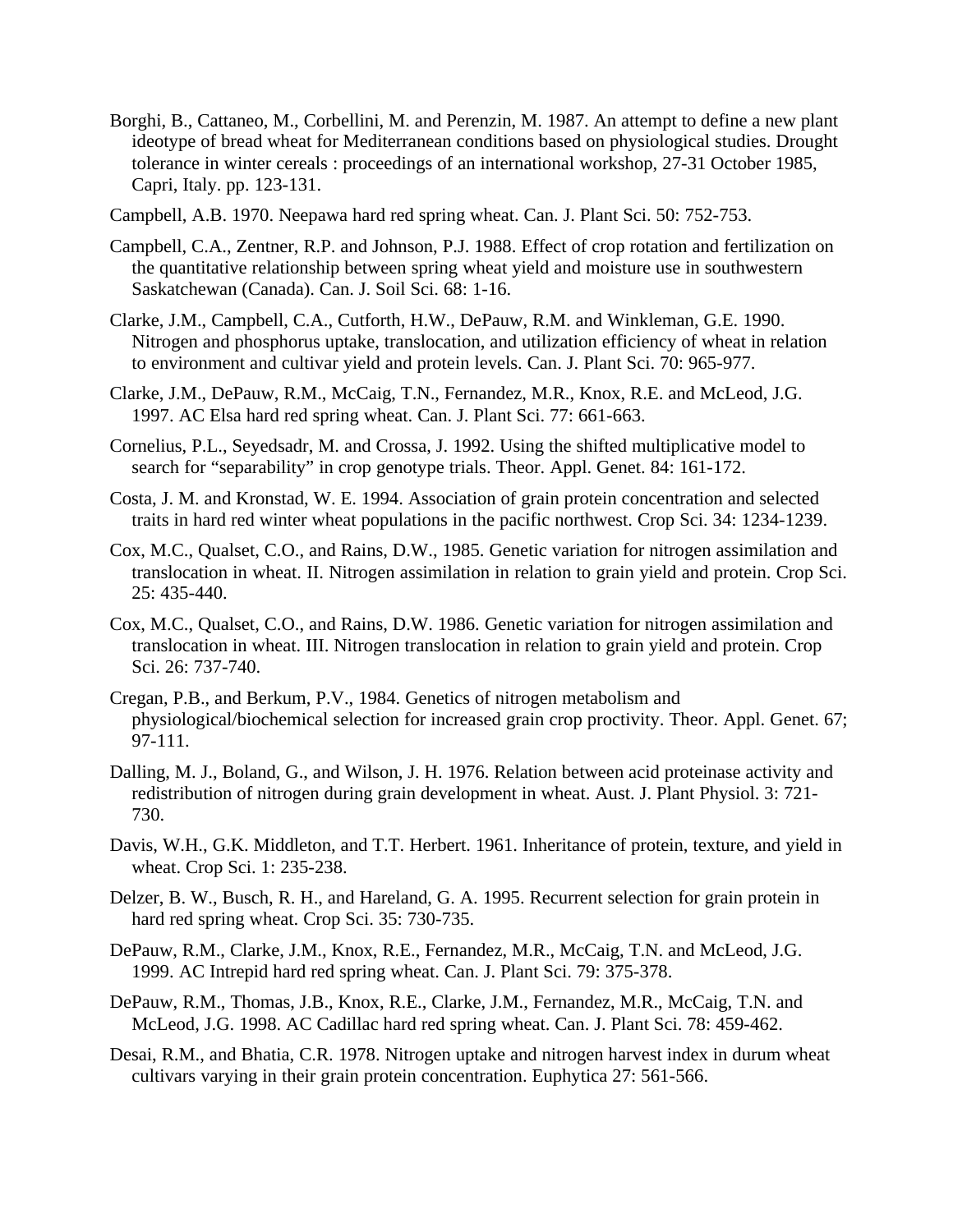- Gregory, P. J., Marshall, B. and Biscoe, P. V. 1981. Nutrient relations of winter wheat. 3. Nitrogen uptake, photosynthesis of flag leaves and translocation of nitrogen to grain. J. Agric. Sci. Camb. 96: 539-547.
- Halloran, G. M. and Lee, J. W. 1979. Plant nitrogen distribution in wheat cultivars. Aust. J. Agric. Res. 30: 779-789.
- Jenner, C. F., Ugalde, T. D., and Aspinall, D. 1991. The physiology of starch and protein deposition in the endosperm of wheat. Aust. J. Plant Physiol. 18: 211-226.
- Johnson, V. A. 1978. Breeding for yield and protein content in hard winter wheat. Cereal Foods World 23: 84-86.
- Johnson, V.A., P.J. Mattern, and J.W. Achmidt. 1967. Nitrogen relations during spring growth in varieties of Triticum aestivum L. differing in grain protein content. Crop Sci. 7: 664-667.
- Johnson, V. A., J.W. Schmidt, and P.J. Mattern.1968. Cereal breeding for better protein impact. Econ. Bot. 22: 16-25.
- Kibite, S. and Evans, L. E. 1984. Causes of negative correlations between grain yield and grain protein concentration in common wheat. Euphytica 3: 801-810.
- Le, G. J., Beghin, D., Heumez, E. Pluchard, P. 2000. Genetic differences for nitrogen uptake and nitrogen utilisation efficiencies in winter wheat. Europ. J. Agron. 12: 163-173.
- Löffler, C. M. and Busch, R. H. 1982. Selection for grain protein, grain yield, and nitrogen partitioning efficiency in hard red spring wheat. Crop Sci. 22: 591-595.
- Löffler, C. M., Rauch, T. L., Busch, R. H. 1985. Grain and plant protein relationships in hard red spring wheat. Crop Sci. 25: 521-524.
- May, L., Van Sanford, D. A., MacKown, C. T., and Cornelius, P. L. 1991. Genetic variation for nitrogen use in soft red X hard red winter wheat populations. Crop Sci. 31: 626-630.
- McCaig, T.N. and DePauw, R.M. 1995. Breeding hard red spring wheat in western Canada: Historical trends in yield and related variables. Can. J. Plant Sci. 75: 387-393.
- McCaig, T.N., DePauw, R.M., Clarke, J.M., McLeod, J.G., Fernandez, M.R. and Knox, R.E. 1996. AC Barrie hard red spring wheat. Can. J. Plant Sci. 76: 337-339.
- McKendry, A.L., McVetty, P.B.E. and Evans, L..E. 1995. Selection criteria for combining high yield and high grain protein concentration in bread wheat. Crop Sci.35: 1597-1602.
- McMullan, P. M., McVetty, P. B. E. and Urquhart, A. A. 1988. Dry matter and nitrogen accumulation and redistribution and their relationship to grain yield and grain protein in wheat. Can. J. Plant Sci. 68: 311-322.
- McNeal, F. H., Berg, M. A., McGuire, C. F., Stewart, V. R., and Baldridge, D. E. 1972. Grain and plant nitrogen relationships in eight spring wheat crosses, Triticum aestivum L. Crop Sci. 12: 599-602.
- McNeal, F. H., M.A. Berg, and C.A. Watson. 1966. Nitrogen and dry matter in five spring wheat varieties at successive stages of development. Agron. J. 58: 605-608.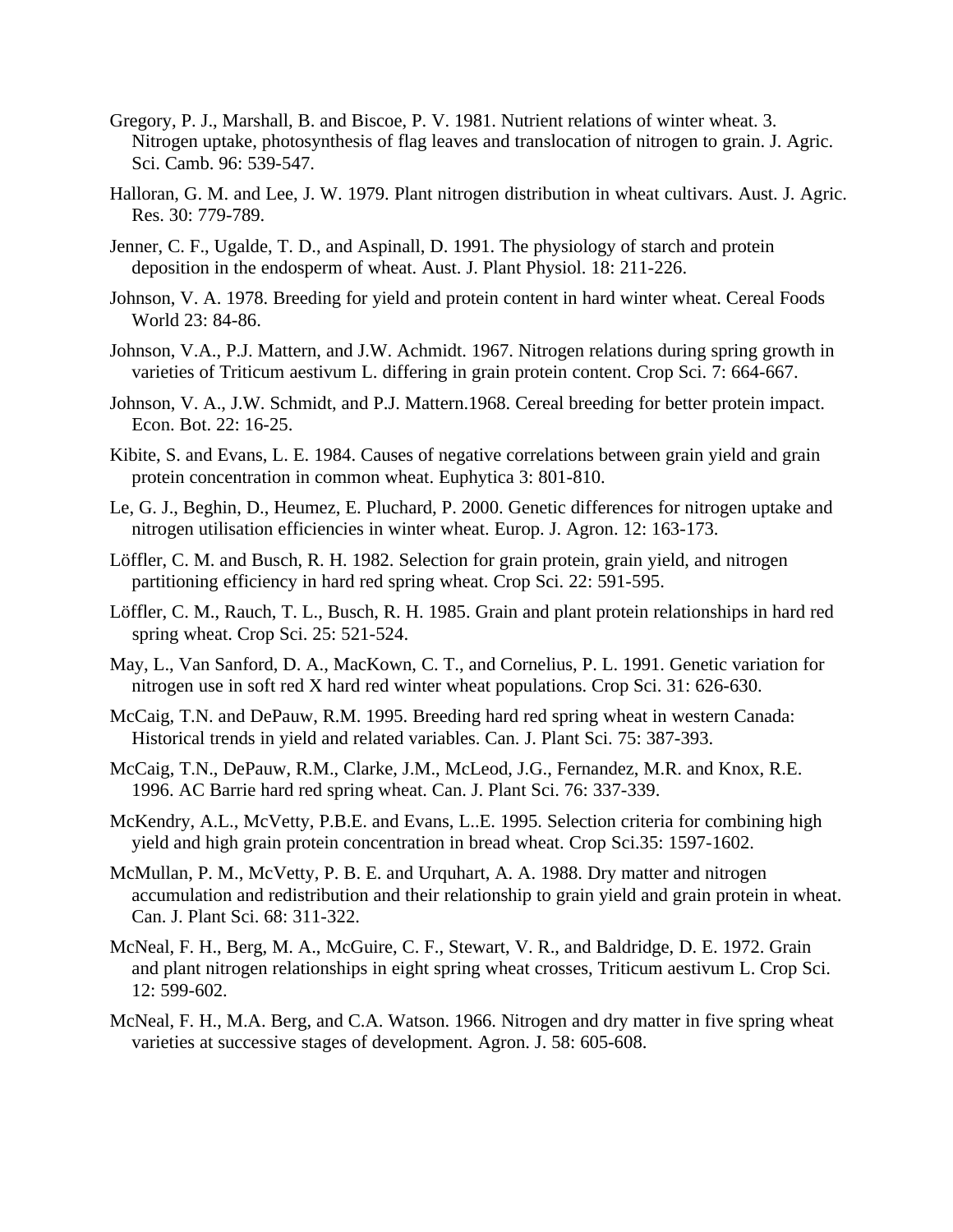- Morrison, J.W. 1960. Marquis wheat a triumph of scientific endeavour. Agricultural History 34:182-188.
- Noaman, M.M., and Taylor, G.A., 1990. Vegetative protein and its relation to grain protein in high and low grain protein winter wheats. Euphytica 48: 1-8.
- Noaman, M. M., Taylor, G. A. and Marton, J. M. 1990. Indirect selection for grain protein and grain yield in winter wheat. Euphytica 47: 121-130.
- Oscarson, P., Lundborg, T., Larsson, M. and Larsson, C. M. 1995. Genotypic differences in nitrate uptake and nitrogen utilization for spring wheat grown hydroponically. Crop Sci. 35: 1056-1062.
- Parton, W. J., Morgan, J. A., Altenhofen, J. M., and Harper, L. A. 1988. Ammonia volatilization from spring wheat plants. Agron. J. 80: 419-425.
- Peña, R.J. 1996. Combining high yield potential and grain quality in wheat. In MP. Reynolds, S. Rajaram, and A. McNab (eds.) Increasing Yield Potential in Wheat: Breaking the Barries. Mexico, D.F.:CIMMYT. pp. 215-217.
- Rostami, M. A. and Giriaei, H. 1998. Nitrogen concentration profiles in wheat and its relationship to grain protein. Iran. J. Agric. Sci. 29: 447-454.
- Rostami, M. A., and O'Brien, L. 1996. Differences among bread wheat genotypes for tissue nitrogen content and their relationship to grain yield and protein content. Aust J. Agric. Re. 47: 33-45.
- SAS Institute Inc. 1996. SAS/STAT Software- Changes and Enhancements through Release 6.11. SAS Institute Inc. Cary, NC, USA. pp. 1094.
- Seth, J., T.T. Hebert, and G.K. Middleton. 1960. Nitrogen utilization in high and low protein wheat varieties. Agron. J. 52: 207-209.
- Simmonds, N.W. 1995. The relation between yield and protein in cereal grain. J. Sci. Food Agric. 67: 309-315.
- Simmonds, N.W. 1996. Yields of cereal grain and protein. Expl. Agric. 32: 351-356.
- Simpson, R. J., Lambers, H. and Dalling, M. J. 1983. Nitrogen redistribution during grain growth in wheat (Triticum aestivum L.). IV. Development of a quantitative model of the translocation of nitrogen to the grain. Plant Physiol. 71: 7-14.
- Steel, R.G.D., Torrie, J.H. and Dickey, D.A. 1997. Principles and Procedures of Statistics. A Biometrical Approach.  $2^{nd}$  ed. McGraw-Hill, New York, NY. 666 pp.
- Sylvester-Bradley, R. 1990. Prediction of grain protein concentration in East Anglian wheat crops by analysis of the nitrogen in their flag leaves. Aspects Appl. Biol. 25: 261-265.
- Terman, G. L., Ramig, R. E., Dreier, A. F., and Olson, R.A. 1969. Yield-protein relationships in wheat grain, as affected by nitrogen and water. Agron J. 61: 755-759.
- Van Sanford, D. A., and MacKown, C. T. 1986. Variation in nitrogen use efficiency among soft red winter wheat genotypes. Theor. Appl. Genet. 72: 158-163.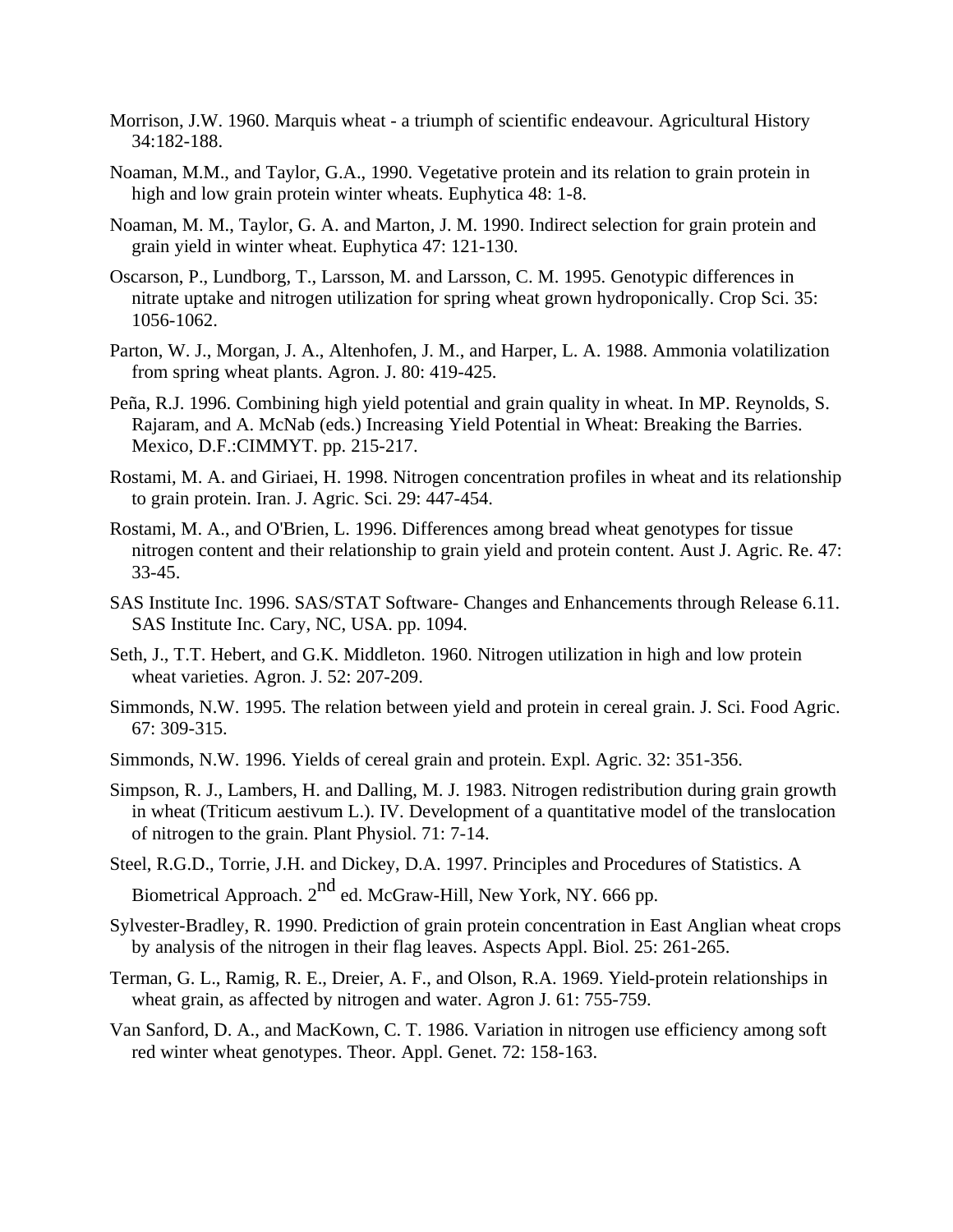- Van Sanford, D. A., and MacKown, C. T. 1987. Cultivar differences in nitrogen remobilization during grain fill in soft red winter wheat. Crop Sci. 27: 295-300.
- Varley, J.A. 1966. Automatic methods for the determination of nitrogen, phosphorus and potassium in plant material. Analyst 91: 119-126.
- Wang, H., McCaig, T.N., DePauw, R.M., Clarke, F.R. and Clarke, J.M. 2002. Physiological characteristics of recent Canada Western Red Spring wheat cultivars: Yield components and dry matter production. Can. J. Plant Sci. in press.
- Waters, S. P., Peoples, M. B., Simpson, R. J. and Dalling, M. J. 1980. Nitrogen redistribution during grain growth in wheat (Triticum aestivum L.). I. Peptide hydrolase activity and protein breakdown in the flag leaf, glumes and stem. Planta 148: 422-428.
- Wetselaar, R. and Farquhar, G. D. 1980. Nitrogen losses from tops of plants. Adv. Agron. 33: 263-302.
- Whitehouse, R. N. H. 1973. The potential of cereal grain crops for protein production. In J.G.W. Jones (ed.) The Biological Efficiency of Protein Production, The University Press, Cambridge. pp. 83-99.
- Williams, S. 1984. Official Methods of Analysis of the Association of Official Analytical Chemists. 14th Ed. AOAC, Arlington, Virgina, USA. 1141 pp.
- Woodruff, D. R. 1972. Cultivar variation in nitrogen uptake and distribution in wheat. Aust. J. Exp. Agric. Anim. Husb. 12: 511-516.
- Zadoks, J.C., Chang, T.T. and Konzak, C.F. 1974. A decimal code for the growth stages of cereals. Weed Res. 14: 415-421.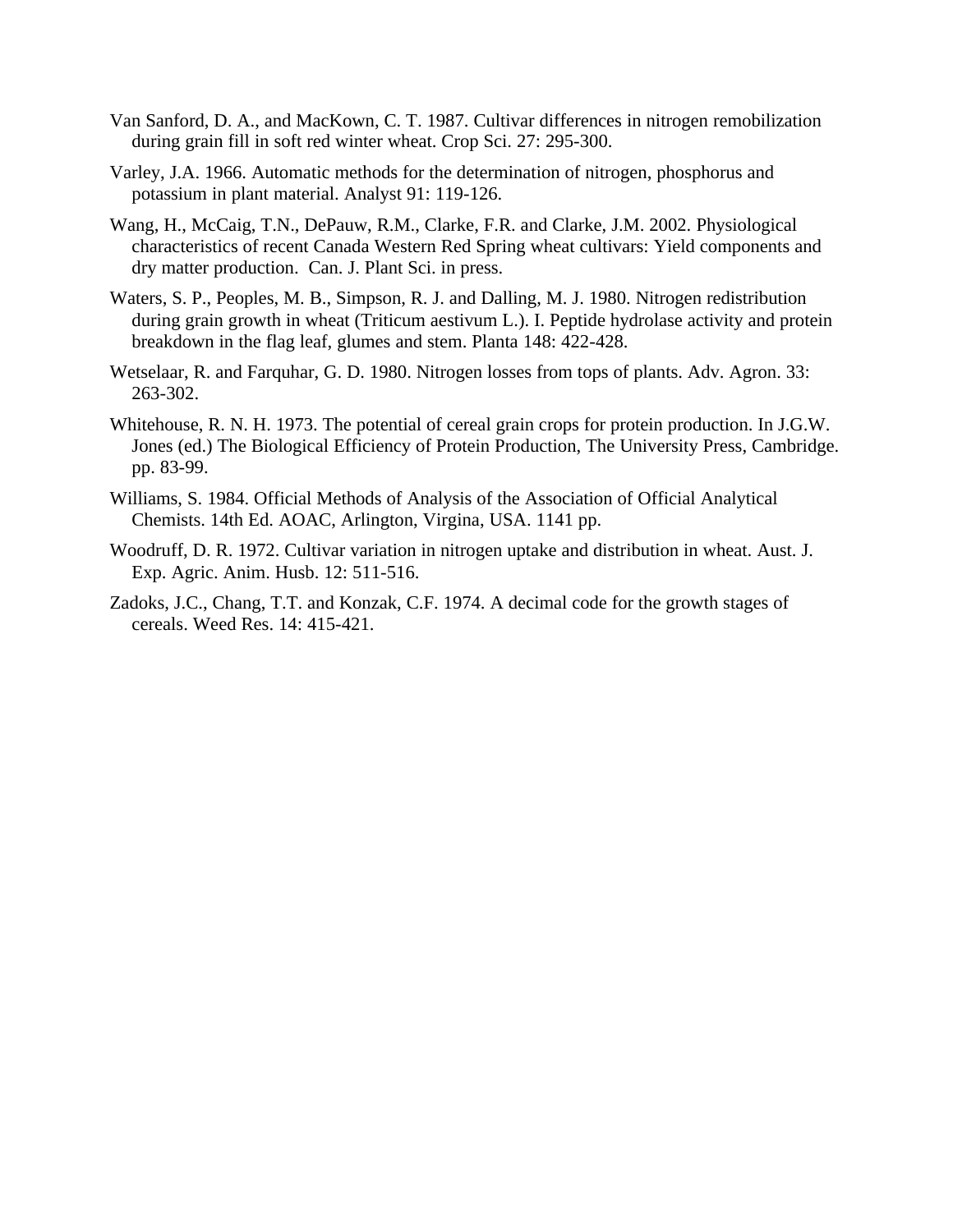|                       |                 |                 | <b>Mean Daily Temperature</b> | Precipitation   |      |      |          |       |
|-----------------------|-----------------|-----------------|-------------------------------|-----------------|------|------|----------|-------|
|                       | May             | June            | July                          | Mean            | May  | June | July     | Total |
|                       | $({}^{\circ}C)$ | $({}^{\circ}C)$ | $({}^{\circ}C)$               | $({}^{\circ}C)$ | (mm) | (mm) | (mm)     | (mm)  |
| 1998                  | 12.6            | 14.0            | 20.1                          | 15.6            | 38.1 | 90.5 | $85.0^z$ | 213.6 |
| 1999                  | 9.9             | 14.1            | 16.4                          | 13.5            | 93.9 | 86.2 | 60.3     | 240.4 |
| 2000                  | 10.9            | 13.9            | 19.1                          | 14.6            | 65.3 | 52.2 | 127.0    | 244.5 |
| Mean (1998-2000)      | 11.1            | 14.0            | 18.6                          | 14.6            | 65.8 | 76.3 | 90.8     | 232.9 |
| Long-term (1900-2000) | 10.9            | 15.4            | 18.6                          | 15.0            | 44.2 | 72.9 | 51.0     | 168.1 |
| Mean $(1991-1996)^y$  | 10.5            | 15.4            | 17.0                          | 14.3            | 50.0 | 90.5 | 55.5     | 195.6 |

each cultivar).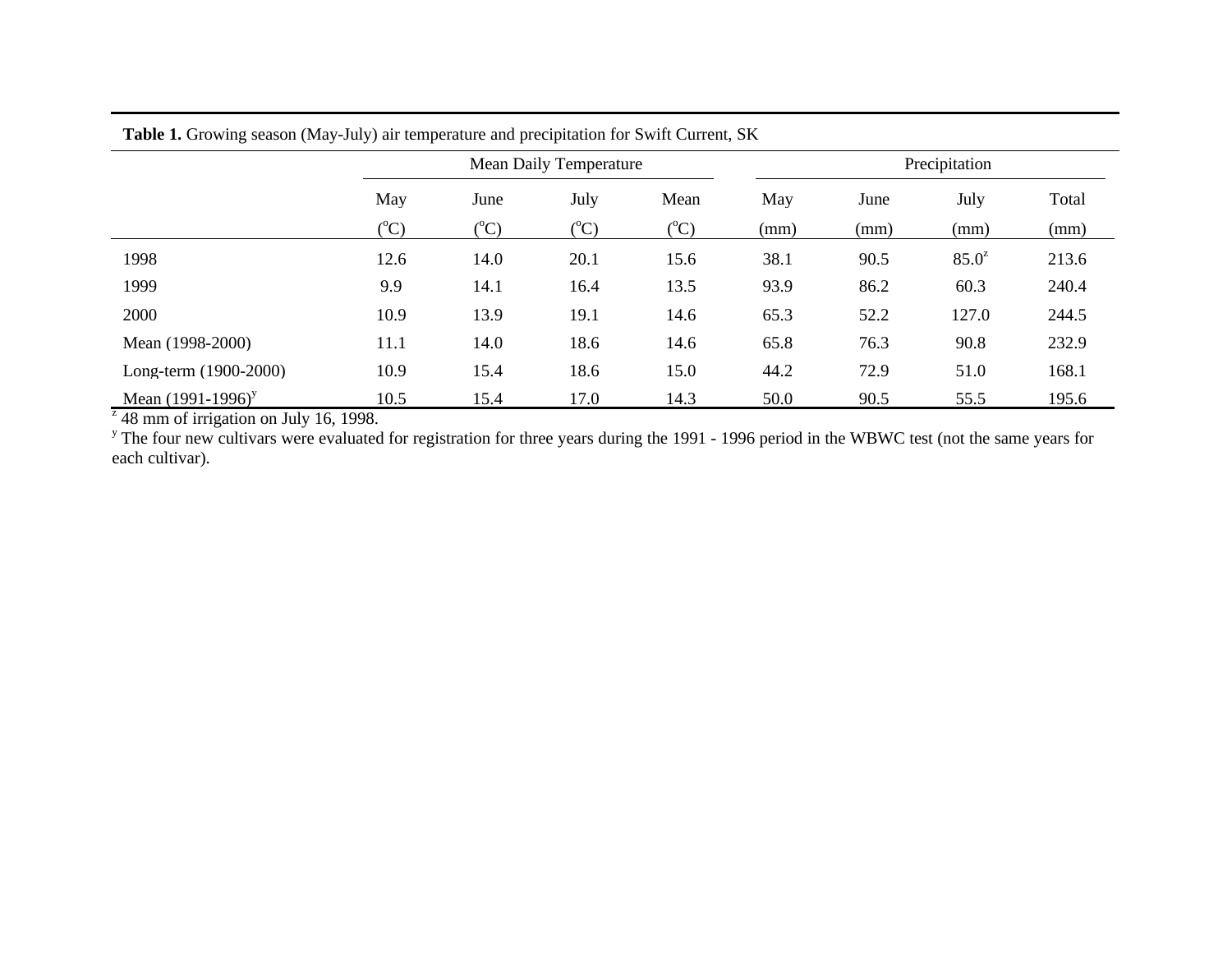**Table 2.** Grain yield, protein concentration (GPC), grain protein yield (GPY), maximum N uptake (NUP), N harvest index (NHI), N remobilization efficiency (NRE), dry matter remobilization efficiency, and non-grain dry matter N concentration at maturity (CON) for new and old CWRS cultivars.

|                     | Yield                 | <b>GPC</b> | <b>GPY</b>            | <b>NUP</b>   | <b>NHI</b> | <b>NRE</b> | <b>DRE</b> | <b>CON</b> |  |
|---------------------|-----------------------|------------|-----------------------|--------------|------------|------------|------------|------------|--|
|                     | $(t \text{ ha}^{-1})$ | (% )       | $(t \text{ ha}^{-1})$ | $(g m^{-2})$ | (% )       | (% )       | (% )       | (% )       |  |
| <b>Significance</b> |                       |            |                       |              |            |            |            |            |  |
| Cultivar $(C)$      | ***                   | 0.18       | ***                   | $\ast$       | $**$       | $\ast\ast$ | 0.20       | ***        |  |
| Year $(Y)$          | ***                   | 0.34       | 0.07                  | 0.64         | $**$       | 0.10       | 0.15       | $\ast$     |  |
| $C \times Y$        | $**^Z$                | 0.08       | 0.06                  | 0.61         | 0.99       | 0.86       | 0.49       | $\ast$     |  |
| New vs. Neepawa     | 0.10                  | 0.71       | 0.07                  | 0.90         | $\ast$     | 0.10       | 0.39       | $\ast$     |  |
| New vs. Marquis     | ***                   | 0.30       | $***$                 | $\ast$       | ***        | ***        | 0.06       | ***        |  |
| LSD(0.05)           | 0.3                   | 0.5        | 0.05                  | 1.4          | 5.1        | 4.2        | 11.0       | 0.09       |  |
| <b>Cultivar</b>     |                       |            |                       | New          |            |            |            |            |  |
| AC Barrie           | 3.8                   | 15.8       | 0.59                  | 18.2         | 68.6       | 72.6       | 14.1       | 0.61       |  |
| <b>AC Cadillac</b>  | 3.8                   | 15.3       | 0.58                  | 17.3         | 65.1       | 74.0       | 14.1       | 0.58       |  |
| AC Elsa             | 3.8                   | 15.8       | 0.60                  | 17.9         | 69.8       | 74.6       | 18.0       | 0.59       |  |
| AC Intrepid         | 3.7                   | 15.4       | 0.58                  | 16.0         | 70.2       | 74.4       | 20.6       | 0.57       |  |
| Mean                | 3.8                   | 15.6       | 0.59                  | 17.4         | 68.4       | 73.9       | 16.7       | 0.59       |  |
|                     |                       | Old        |                       |              |            |            |            |            |  |
| Neepawa             | 3.6                   | 15.5       | 0.55                  | 17.3         | 62.2       | 71.2       | 20.3       | 0.66       |  |
| Marquis             | 2.8                   | 15.8       | 0.44                  | 16.0         | 53.0       | 61.3       | 8.3        | 0.84       |  |

\*, \*\*, \*\*\* Significant at  $P < 0.05$ ,  $P < 0.01$  and  $P < 0.001$  probability levels, respectively. Other probabilities given.<br><sup>z</sup> Crossover interaction: three of the four new cultivars yielded significantly more than Neepawa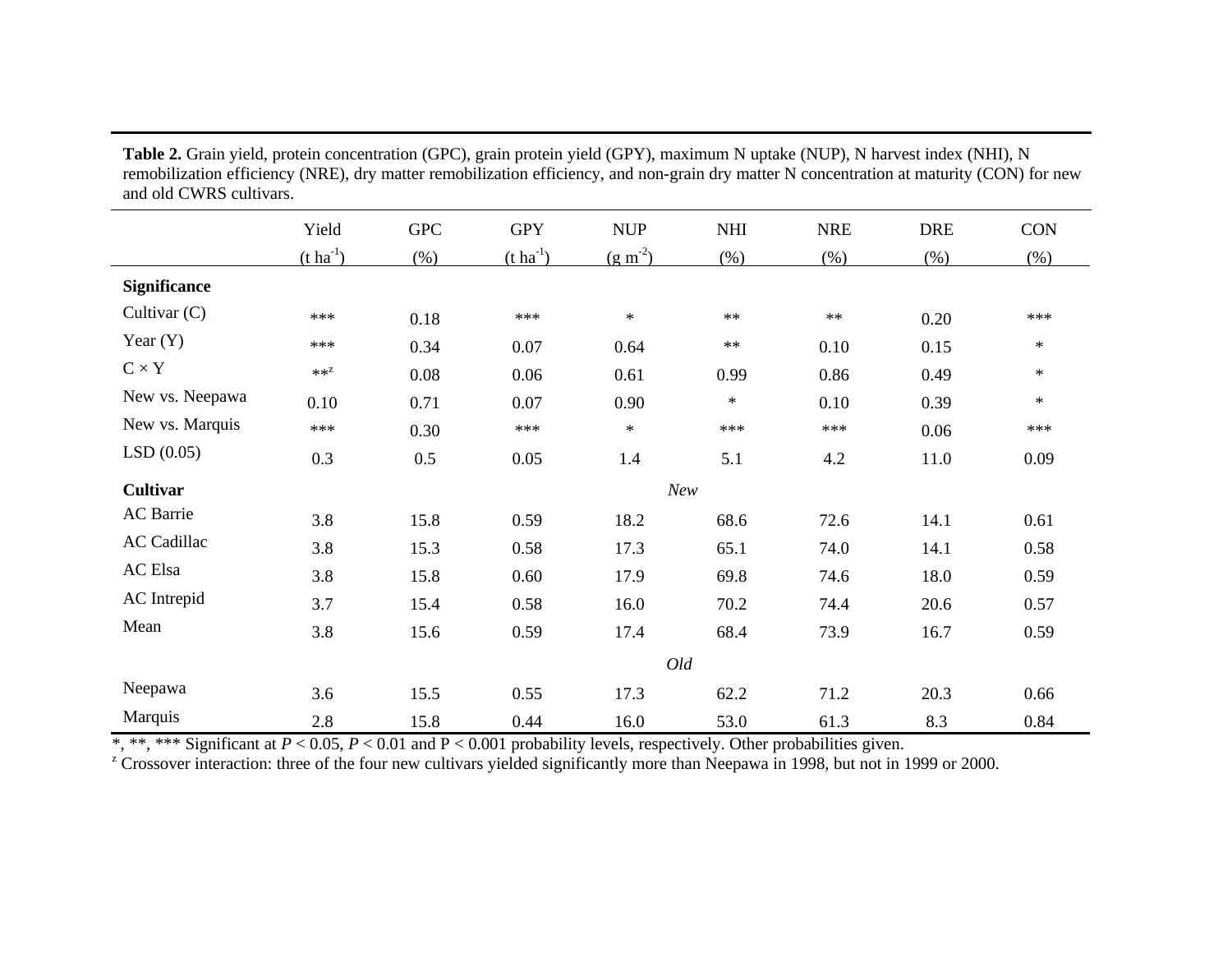|                     | Flag leaf  |            |            | Penultimate leaf |            |            | Lower leaves |            |            |
|---------------------|------------|------------|------------|------------------|------------|------------|--------------|------------|------------|
|                     | <b>NRM</b> | <b>NRE</b> | <b>CON</b> | <b>NRM</b>       | <b>NRE</b> | <b>CON</b> | <b>NRM</b>   | <b>NRE</b> | <b>CON</b> |
|                     | $(g m-2)$  | $(\% )$    | (% )       | $(g m-2)$        | (% )       | (% )       | $(g m-2)$    | (% )       | (% )       |
| <b>Significance</b> |            |            |            |                  |            |            |              |            |            |
| Cultivar $(C)$      | 0.10       | 0.31       | $***$      | $\ast$           | 0.14       | ***        | 0.17         | 0.14       | $**$       |
| Year $(Y)$          | 0.05       | $\ast\ast$ | 0.54       | $\ast\ast$       | 0.05       | 0.89       | $\ast$       | $***$      | $\ast$     |
| $C \times Y$        | 0.36       | 0.53       | 0.08       | 0.31             | $**Z$      | $**Y$      | 0.42         | 0.32       | $***^X$    |
| New vs. Neepawa     | 0.15       | 0.36       | $***$      | 0.50             | $\ast$     | $**$       | 0.53         | 0.73       | $**$       |
| New vs. Marquis     | 0.60       | $\ast$     | $***$      | 0.05             | $\ast$     | ***        | 0.51         | $\ast\ast$ | ***        |
| LSD(0.05)           | 0.4        | 4.0        | 0.22       | 0.4              | 6.3        | 0.18       | 0.5          | 4.9        | 0.17       |
| AC Barrie           | 2.2        | 89.0       | 1.23       | 1.9              | 84.0       | 1.20       | 3.0          | 87.0       | 1.22       |
| <b>AC Cadillac</b>  | 2.2        | 89.1       | 1.11       | 1.7              | 85.2       | 1.01       | 2.7          | 88.7       | 1.15       |
| AC Elsa             | 2.5        | 90.2       | 0.97       | 2.2              | 87.9       | 1.04       | 2.2          | 87.5       | 1.12       |
| AC Intrepid         | 2.0        | 89.5       | 1.16       | 1.6              | 84.5       | 1.16       | 2.4          | 88.1       | 1.21       |
| Mean                | 2.2        | 89.5       | 1.12       | 1.8              | 85.4       | 1.10       | 2.6          | 87.8       | 1.18       |
| Neepawa             | 2.0        | 88.1       | 1.49       | 1.9              | 80.7       | 1.35       | 2.7          | 86.1       | 1.36       |
| Marquis             | 2.2        | 85.9       | 1.68       | 1.6              | 80.3       | 1.51       | 2.4          | 81.1       | 1.54       |

Table 3. N remobilization (NRM), N remobilization efficiency (NRE), N concentration at maturity (CON) in flag, penultimate and lower leaves for new and old CWRS cultivars.

\*, \*\*, \*\*\* Significant at *P* < 0.05, *P* < 0.01 and P < 0.001 probability levels, respectively. Other probabilities given.

 $Z^z$  C  $\times$  Y crossover interaction: Marquis was significantly higher than Neepawa in 1998 only.

 $y^y$  C  $\times$  Y crossover interaction: AC Barrie was significantly higher than AC Intrepid in 2000 only.

 $X \subset X$  crossover interaction: AC Barrie was significantly higher than AC Cadillac and AC Intrepid in 2000 only.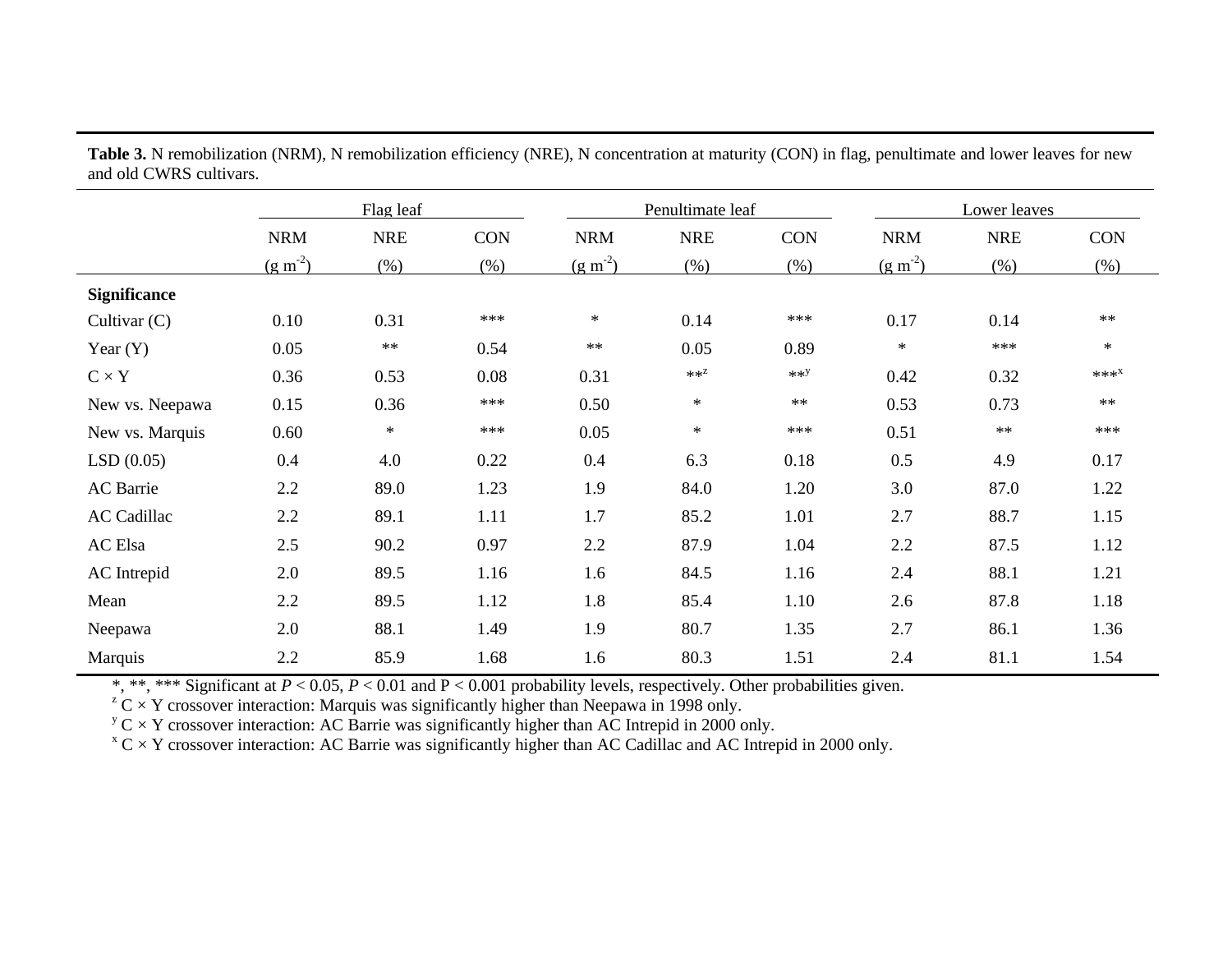|                     |              | Peduncle   |            |              | $Stem + sheaths$ |            |
|---------------------|--------------|------------|------------|--------------|------------------|------------|
|                     | <b>NRM</b>   | <b>NRE</b> | <b>CON</b> | <b>NRM</b>   | <b>NRE</b>       | <b>CON</b> |
|                     | $(g m^{-2})$ | (% )       | (% )       | $(g m^{-2})$ | (% )             | $(\% )$    |
| <b>Significance</b> |              |            |            |              |                  |            |
| Cultivar $(C)$      | ***          | ***        | ***        | 0.19         | ***              | $**$       |
| Year $(Y)$          | 0.90         | $\ast$     | 0.25       | 0.48         | 0.11             | 0.19       |
| $C \times Y$        | 0.24         | 0.13       | 0.14       | 0.15         | 0.91             | $*^z$      |
| New vs. Neepawa     | 0.46         | 0.44       | $\ast$     | 0.25         | $\ast$           | 0.26       |
| New vs. Marquis     | $***$        | ***        | ***        | $\ast$       | $***$            | $\ast\ast$ |
| LSD(0.05)           | 0.6          | 10.2       | 0.08       | 1.5          | 5.2              | 0.11       |
| <b>Cultivar</b>     |              |            |            | New          |                  |            |
| <b>AC</b> Barrie    | 2.4          | 67.8       | 0.57       | 4.7          | 74.5             | 0.51       |
| <b>AC Cadillac</b>  | 2.2          | 68.0       | 0.52       | 5.4          | 77.2             | 0.50       |
| AC Elsa             | 2.4          | 69.1       | 0.52       | 5.1          | 77.9             | 0.51       |
| AC Intrepid         | 2.0          | 70.0       | 0.50       | 4.7          | 77.8             | 0.49       |
| Mean                | 2.3          | 68.7       | 0.53       | 5.0          | 76.9             | 0.50       |
|                     |              |            |            | Old          |                  |            |
| Neepawa             | 2.1          | 66.2       | 0.61       | 4.3          | 72.4             | 0.55       |
| Marquis             | 1.2          | 42.3       | 0.83       | 3.5          | 63.2             | 0.68       |

**Table 4.** N remobilization (NRM), N remobilization efficiency (NRE) and N concentration at physiological maturity (CON) in peduncle and stem + sheaths for new and old CWRS cultivars.

\*, \*\*, \*\*\* Significant at *P* < 0.05, *P* < 0.01 and P < 0.001 probability levels, respectively. Other probabilities given.

 $Z^z$  C  $\times$  Y crossover interaction: AC Barrie was significantly higher than all other new cultivars in 1999 only.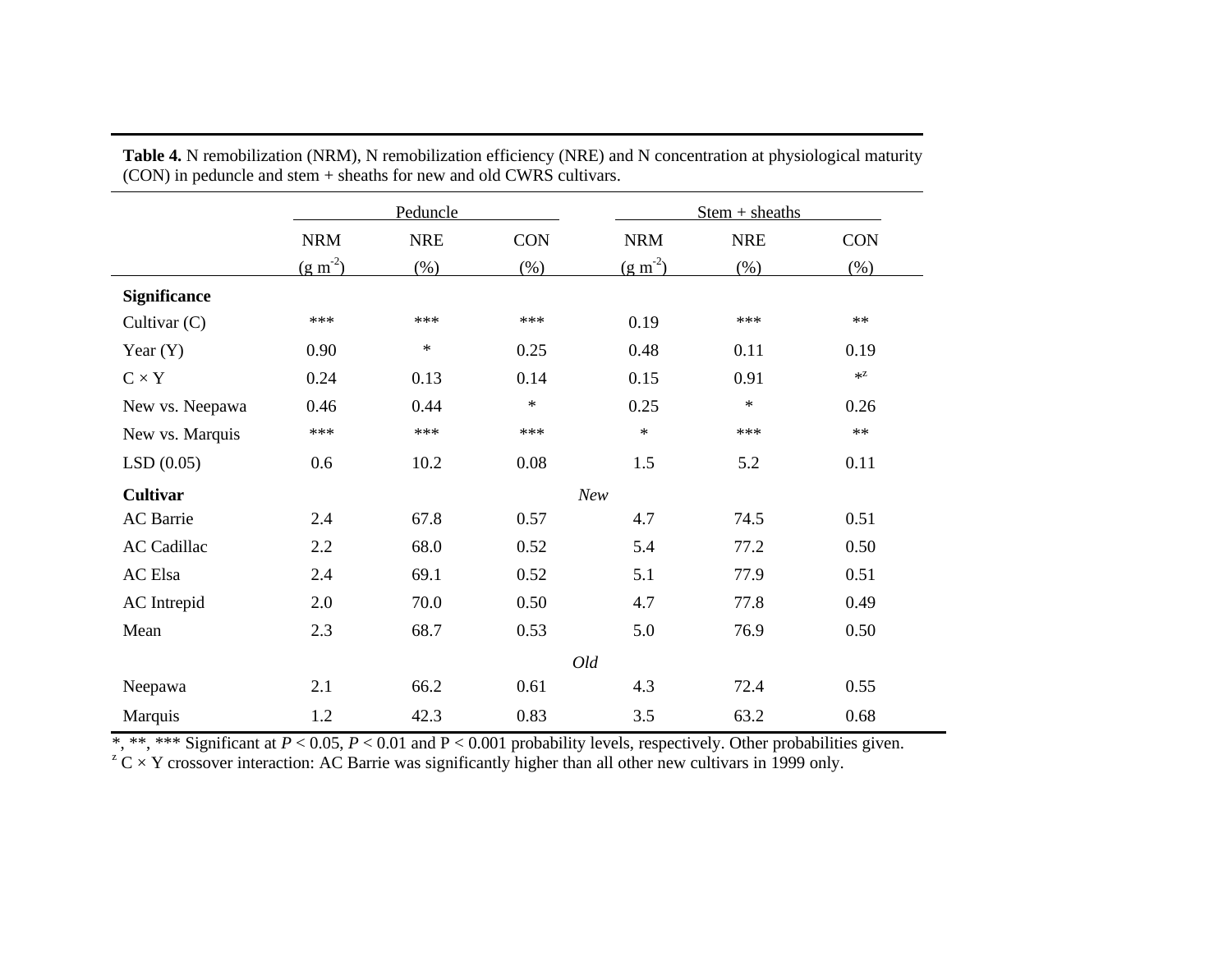|                     | Glumes       |            |            | Rachis       |            |            |  |
|---------------------|--------------|------------|------------|--------------|------------|------------|--|
|                     | <b>NRM</b>   | <b>NRE</b> | <b>CON</b> | <b>NRM</b>   | <b>NRE</b> | <b>CON</b> |  |
|                     | $(g m^{-2})$ | (% )       | (% )       | $(g m^{-2})$ | (% )       | (% )       |  |
| <b>Significance</b> |              |            |            |              |            |            |  |
| Cultivar (C)        | $\ast\ast$   | 0.08       | $***$      | $**$         | ***        | ***        |  |
| Year $(Y)$          | 0.98         | 0.99       | $\ast$     | 0.15         | 0.07       | $\ast$     |  |
| $C \times Y$        | 0.54         | 0.23       | 0.40       | 0.31         | 0.37       | 0.60       |  |
| New vs. Neepawa     | 0.21         | 0.98       | 0.49       | 0.58         | 0.94       | 0.90       |  |
| New vs. Marquis     | ***          | $\ast\ast$ | ***        | ***          | ***        | ***        |  |
| LSD(0.05)           | 0.3          | 9.5        | 0.08       | 0.05         | 11.8       | 0.06       |  |
| <b>Cultivar</b>     |              |            |            | New          |            |            |  |
| AC Barrie           | 1.3          | 69.8       | 0.51       | 0.2          | 51.7       | 0.53       |  |
| <b>AC Cadillac</b>  | 1.1          | 70.0       | 0.52       | 0.2          | 62.0       | 0.48       |  |
| AC Elsa             | 1.3          | 65.5       | 0.62       | 0.2          | 56.5       | 0.46       |  |
| AC Intrepid         | 1.1          | 71.1       | 0.51       | 0.2          | 58.4       | 0.44       |  |
| Mean                | 1.2          | 69.1       | 0.54       | 0.2          | 57.2       | 0.48       |  |
|                     |              |            |            | Old          |            |            |  |
| Neepawa             | 1.1          | 69.1       | 0.56       | 0.2          | 58.0       | 0.48       |  |
| Marquis             | 0.8          | 57.8       | 0.76       | 0.1          | 25.5       | 0.79       |  |

**Table 5.** N remobilization (NRM), N remobilization efficiency (NRE) and N concentration at physiological maturity (CON) in glumes and rachis for new and old CWRS cultivars.

\*, \*\*, \*\*\* Significant at *P* < 0.05, *P* < 0.01 and P < 0.001 probability levels, respectively. Other probabilities given.